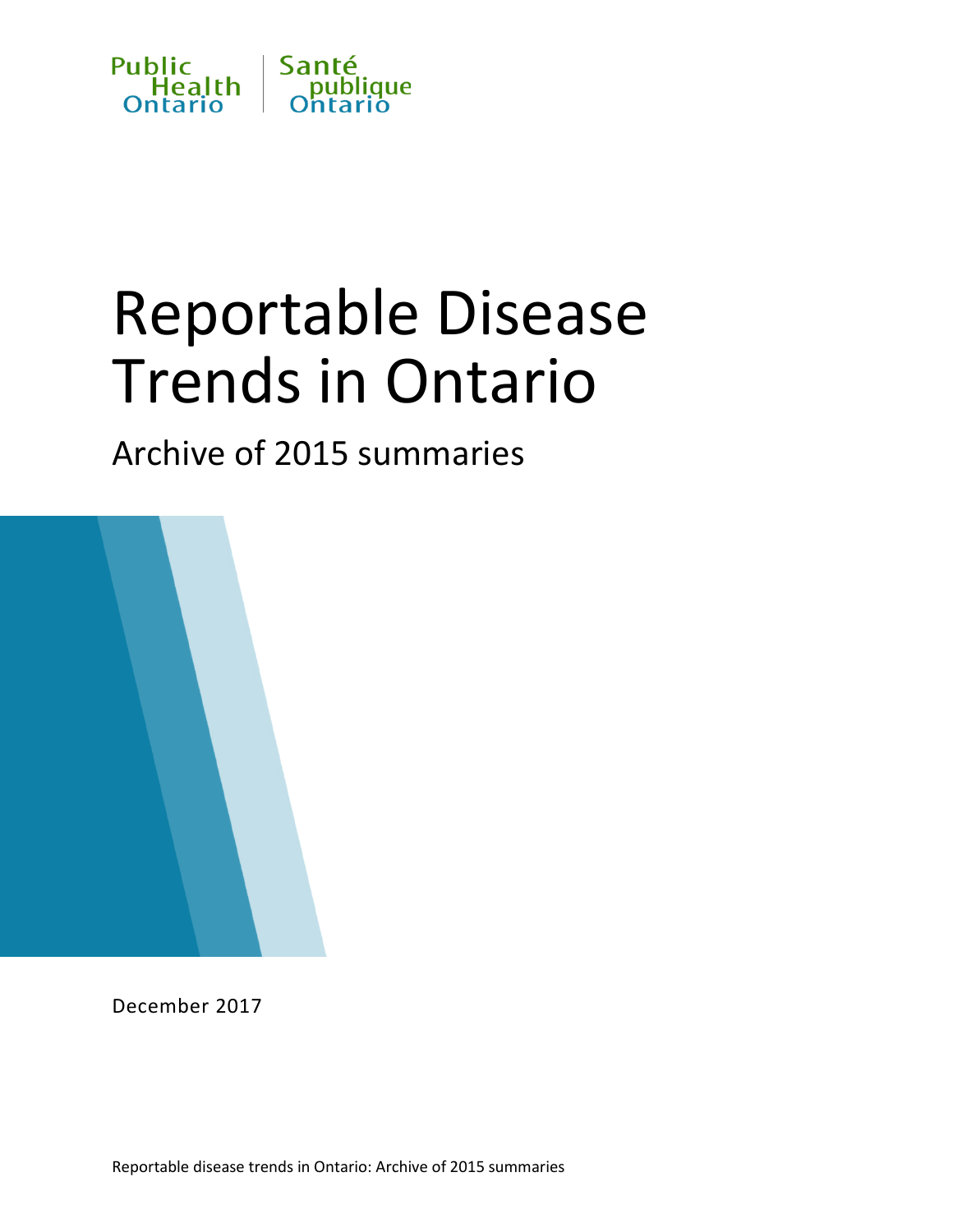## Public<br>
Health | Santé<br>
Ontario | Ontario Public Health Ontario

Public Health Ontario is a Crown corporation dedicated to protecting and promoting the health of all Ontarians and reducing inequities in health. Public Health Ontario links public health practitioners, frontline health workers and researchers to the best scientific intelligence and knowledge from around the world.

Public Health Ontario provides expert scientific and technical support to government, local public health units and health care providers relating to the following:

- communicable and infectious diseases
- infection prevention and control
- environmental and occupational health
- emergency preparedness
- health promotion, chronic disease and injury prevention
- public health laboratory services

Public Health Ontario's work also includes surveillance, epidemiology, research, professional development and knowledge services. For more information, visit [publichealthontario.ca.](http://www.publichealthontario.ca/)

#### **How to cite this document:**

Ontario Agency for Health Protection and Promotion (Public Health Ontario). Reportable disease trends in Ontario: Archive of 2015 disease summaries. Toronto. Ontario; 2017.

©Queen's Printer for Ontario, 2017

Public Health Ontario acknowledges the financial support of the Ontario Government.

#### Disclaimer

This document was developed by Public Health Ontario (PHO). PHO provides scientific and technical advice to Ontario's government, public health organizations and health care providers. PHO's work is guided by the current best available evidence at the time of publication.

The application and use of this document is the responsibility of the user. PHO assumes no liability resulting from any such application or use.

This document may be reproduced without permission for non-commercial purposes only and provided that appropriate credit is given to PHO. No changes and/or modifications may be made to this document without express written permission from PHO.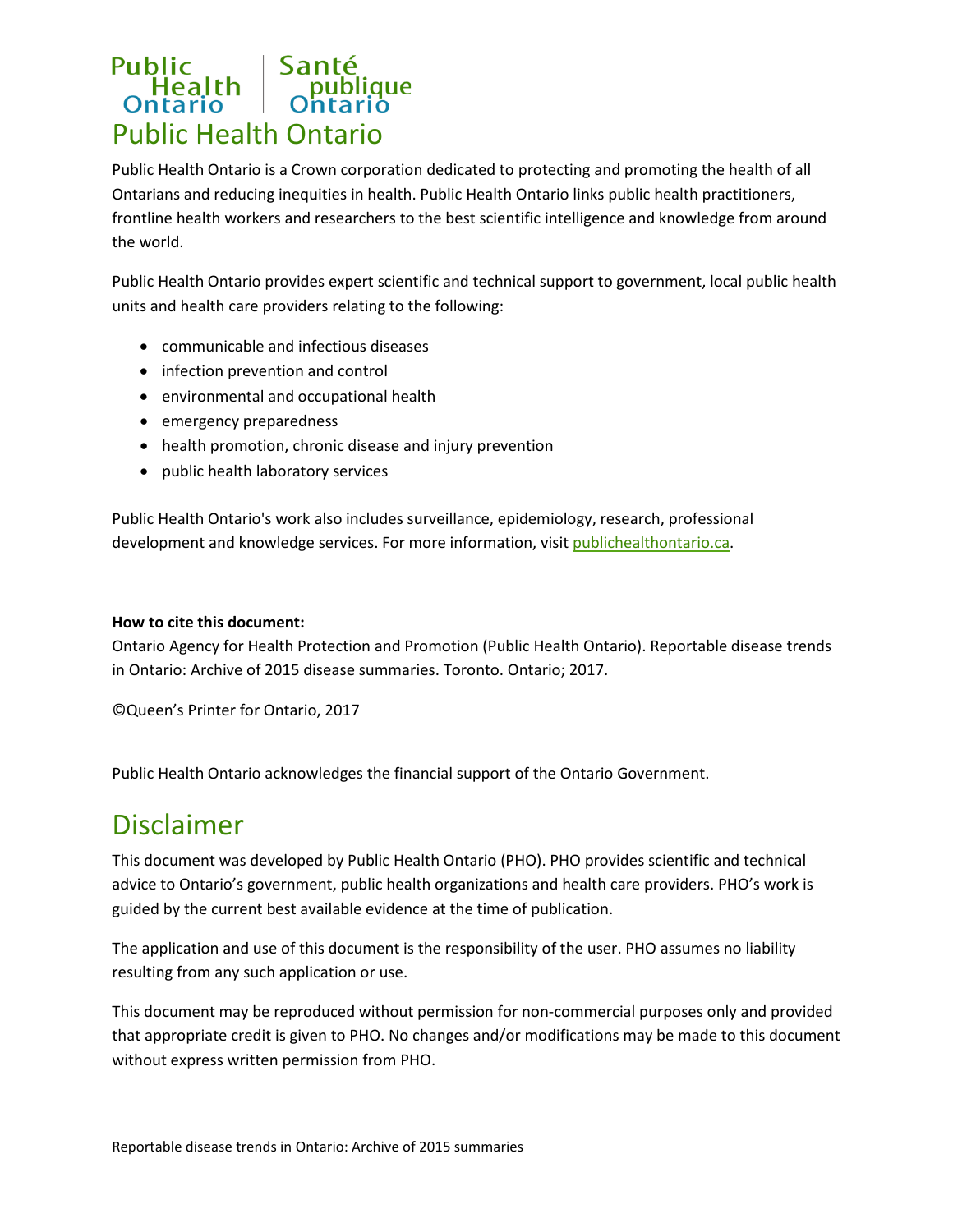#### **Contents**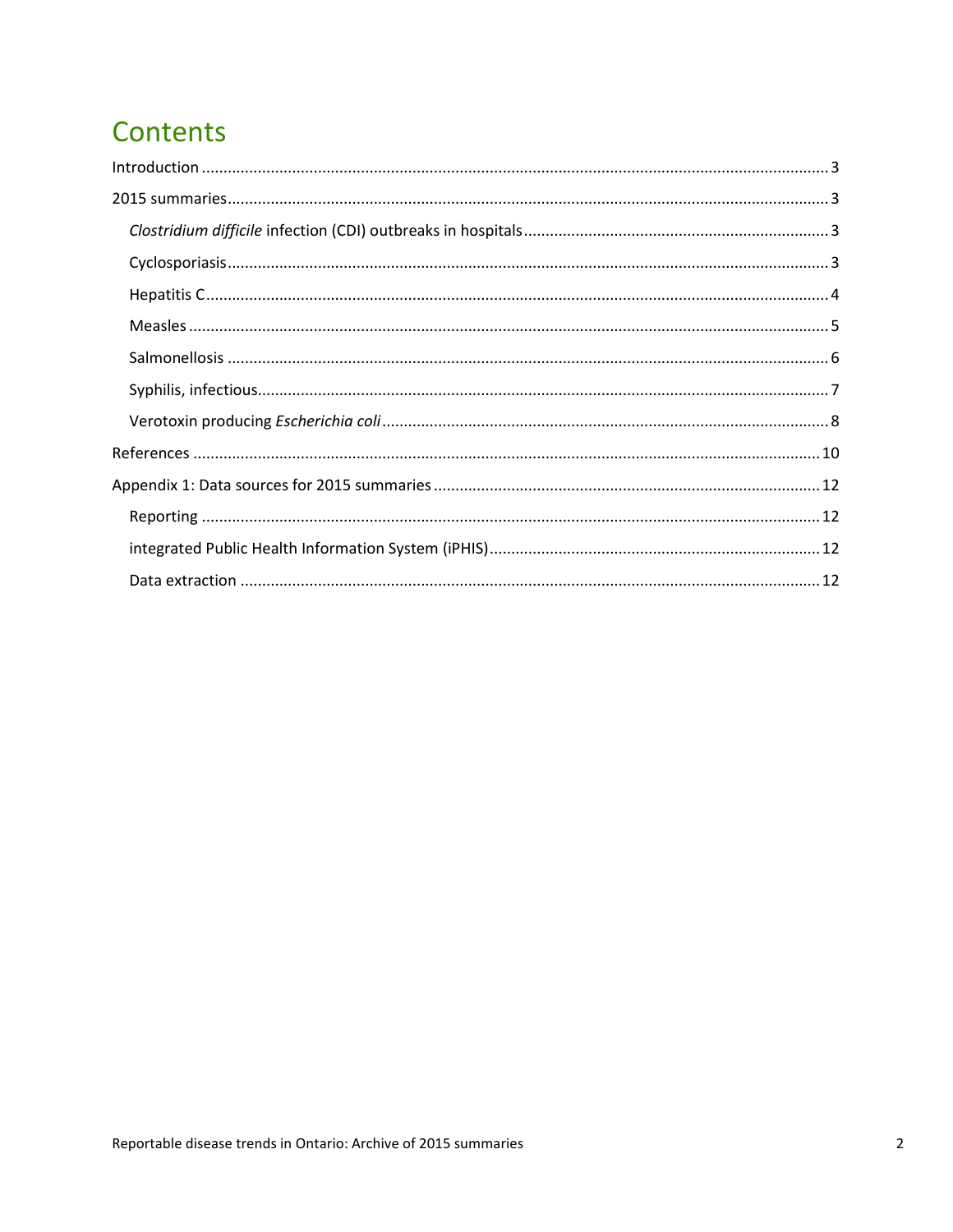### <span id="page-3-0"></span>Introduction

This document includes the complete disease summaries that were previously available in the 2015 Reportable Disease Trends in Ontario tool. These summaries focus on 2015 data and prior years for seven reportable diseases (*Clostridium difficile* infection outbreaks in hospitals, cyclosporiasis, hepatitis C, measles, salmonellosis, infectious syphilis and verotoxin producing *Escherichia coli*). Public Health Ontario (PHO) has not updated the 2015 summaries to reflect the data currently available in the Reportable Disease Trends in Ontario tool, which is updated annually. Therefore, the information presented in the 2015 summaries may not match the data presented in the current version of the Reportable Disease Trends in Ontario tool. For information on the data sources and data extraction dates related to the 2015 summaries, please refer t[o Appendix 1.](#page-12-0) For additional information about the data and methods, including case definitions, classifications and data management, please refer to the [Reportable disease trends in Ontario, 2016: Technical notes.](https://www.publichealthontario.ca/rdto2016notes)

#### <span id="page-3-1"></span>2015 summaries

#### <span id="page-3-2"></span>*Clostridium difficile* infection (CDI) outbreaks in hospitals

*Clostridium difficile* is an anaerobic spore forming bacterium that is the leading cause of healthcare associated diarrhea.1 In September 2008, *Clostridium difficile* infection (CDI) outbreaks in Ontario hospitals became reportable in accordance with the *Health Protection and Promotion Act*.<sup>2,3</sup> Since 2011, the number of CDI outbreaks reported in Ontario had been steadily decreasing until recently when the number of outbreaks increased from 19 in 2014 to 26 in 2015 . Despite this increase in outbreaks, the average number of cases per outbreak continues to remain stable.

Individuals who are elderly, hospitalized, or have severe underlying illness are at greatest risk of acquiring CDI.<sup>1,4</sup> Reported data from CDI outbreaks in Ontario hospitals show that those 60 years and older continue to be affected disproportionately, with males experiencing higher rates than females. Other predisposing risk factors include recent history of antibiotic use, immunocompromising conditions such as diabetes, gastrointestinal surgery, use of chemotherapeutic drugs, and use of medications that suppress gastric acid secretion.<sup>1,4</sup> Although likely underreported, antibiotic use continues to be the most common risk factor in CDI outbreaks reported in Ontario. Public health units with academic teaching hospitals that serve a high proportion of at-risk patients are likely to have higher rates of CDI and may experience more outbreaks as a result.

#### <span id="page-3-3"></span>Cyclosporiasis

Cyclosporiasis is caused by the parasite Cyclospora cayetanensis. The parasite is not endemic to Canada and is not transmitted from person to person. As a result, cases reported in Canada are either acquired during international travel, particularly to the Caribbean, Mexico, Latin America or Asia; or through the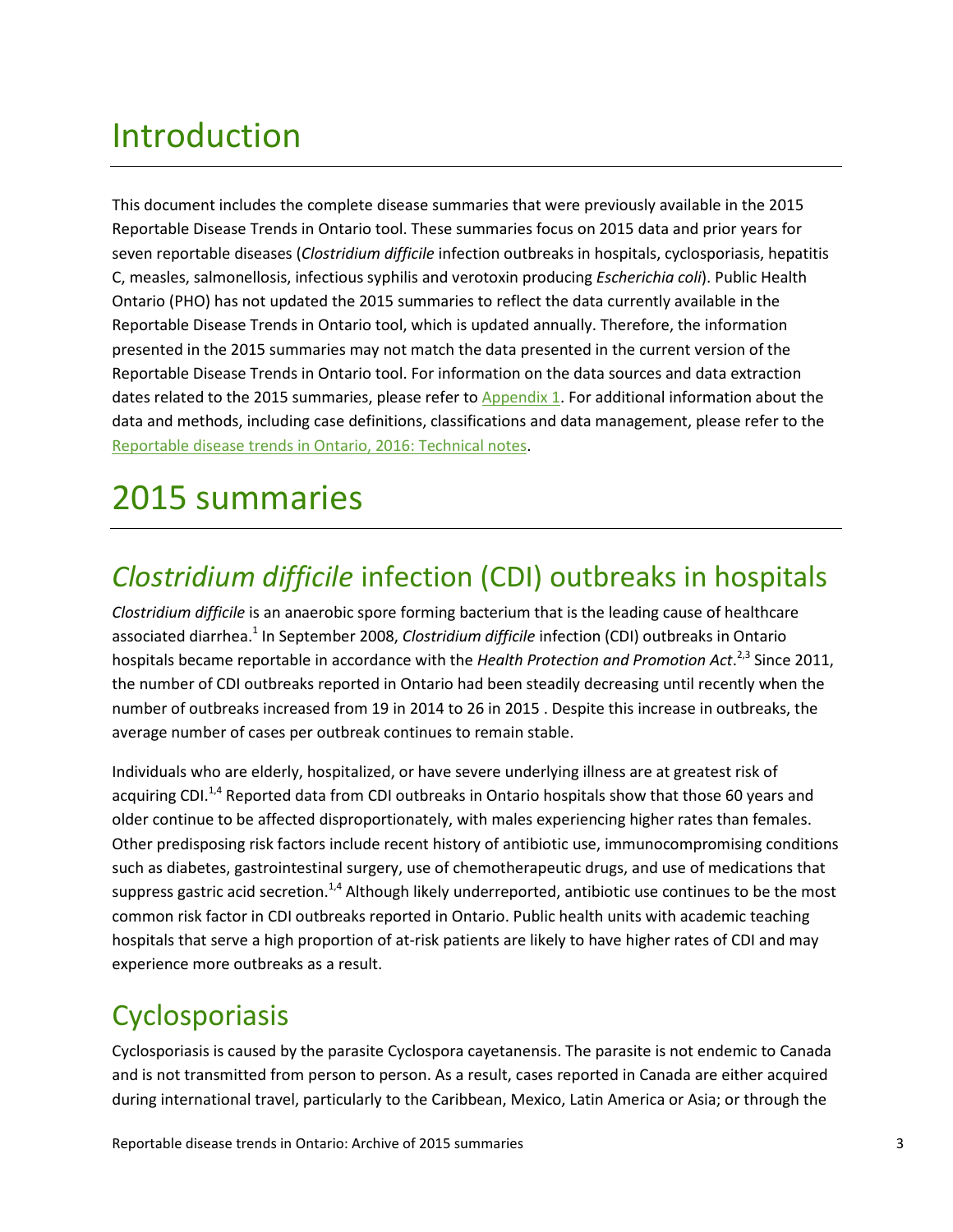consumption of imported fresh produce such as berries, leafy greens and other vegetables, fruits and herbs. For the five-year period from 2010 to 2014, approximately 50% of cyclosporiasis cases reported in Ontario were associated with international travel.

While travel-related cases continued to account for a large proportion of cyclosporiasis cases in 2015, the number of cases reported in that year represented a marked increase in incidence in comparison to the previous ten years. The increase was due in part to what appeared to be two separate outbreaks of cyclosporiasis that occurred over the summer and fall of 2015. In the first outbreak, 81 cases in Ontario were part of a nation-wide increase in the incidence of non-travel related cases. Imported fresh produce including berries and leafy greens were suspected in this outbreak. In the second outbreak, 34 cases of cyclosporiasis were linked to consumption of sugar snap peas imported from Guatemala and sold exclusively through a single grocery chain in Ontario. The implicated product was recalled by the retailer as a result of the epidemiologic evidence generated by investigation of these cases.

Identifying the source of illnesses in non-travel related cases and outbreaks of cyclosporiasis is challenging for several reasons. In Ontario, peaks in the incidence of cyclosporiasis typically coincide with the importation of fresh produce from Cyclospora-endemic countries. As a result, observed increases may be due to multiple food sources. Due to the limitations of available laboratory methods for Cyclospora, epidemiologic evidence linking cases to a specific food source through food consumption and/or purchase histories is critical. In the absence of laboratory subtyping methods for Cyclospora, cases due to different exposures cannot be differentiated or definitively attributed to a specific source. Further Cyclospora is not easily detected in food using available laboratory methods, making it difficult to definitively attribute illnesses to a specific source.

#### <span id="page-4-0"></span>Hepatitis C

Hepatitis C is a blood-borne infection caused by the hepatitis C virus. Unlike hepatitis A and B, a vaccine does not exist to provide protection from the hepatitis C virus. Hepatitis C can be transmitted through percutaneous exposure to blood, such as when sharing injection drugs or drug equipment with a person who is infected. Less frequently infection can occur through unprotected sexual activity under certain circumstances or from a HCV RNA-positive pregnant female to their newborn.<sup>5</sup> It is estimated four to seven percent of pregnant females who are HCV RNA-positive will transmit hepatitis C to their newborn.<sup>5</sup> Between 75 and 85% of individuals infected with hepatitis C become chronic carriers and therefore remain able to transmit the virus to others.<sup>6</sup> Although 90% of acute hepatitis C cases are asymptomatic, long-term sequelae associated with chronic hepatitis C infections include cirrhosis, liver failure, and hepatocellular carcinoma, and become increasingly common with increasing duration of infection.<sup>5</sup> Due to these infection-related long-term sequelae, hepatitis C is considered the most burdensome infectious disease in Ontario.<sup>7</sup>

Risk factors associated with acquisition of hepatitis C infections have changed over the years. Prior to the screening of blood products for hepatitis C, receipt of contaminated blood and blood products was the most common risk factor associated with hepatitis C infections.<sup>5</sup> Sharing of injection drug equipment is now the most common risk factor.<sup>5</sup> In 2012, the Centers for Disease Control and Prevention in the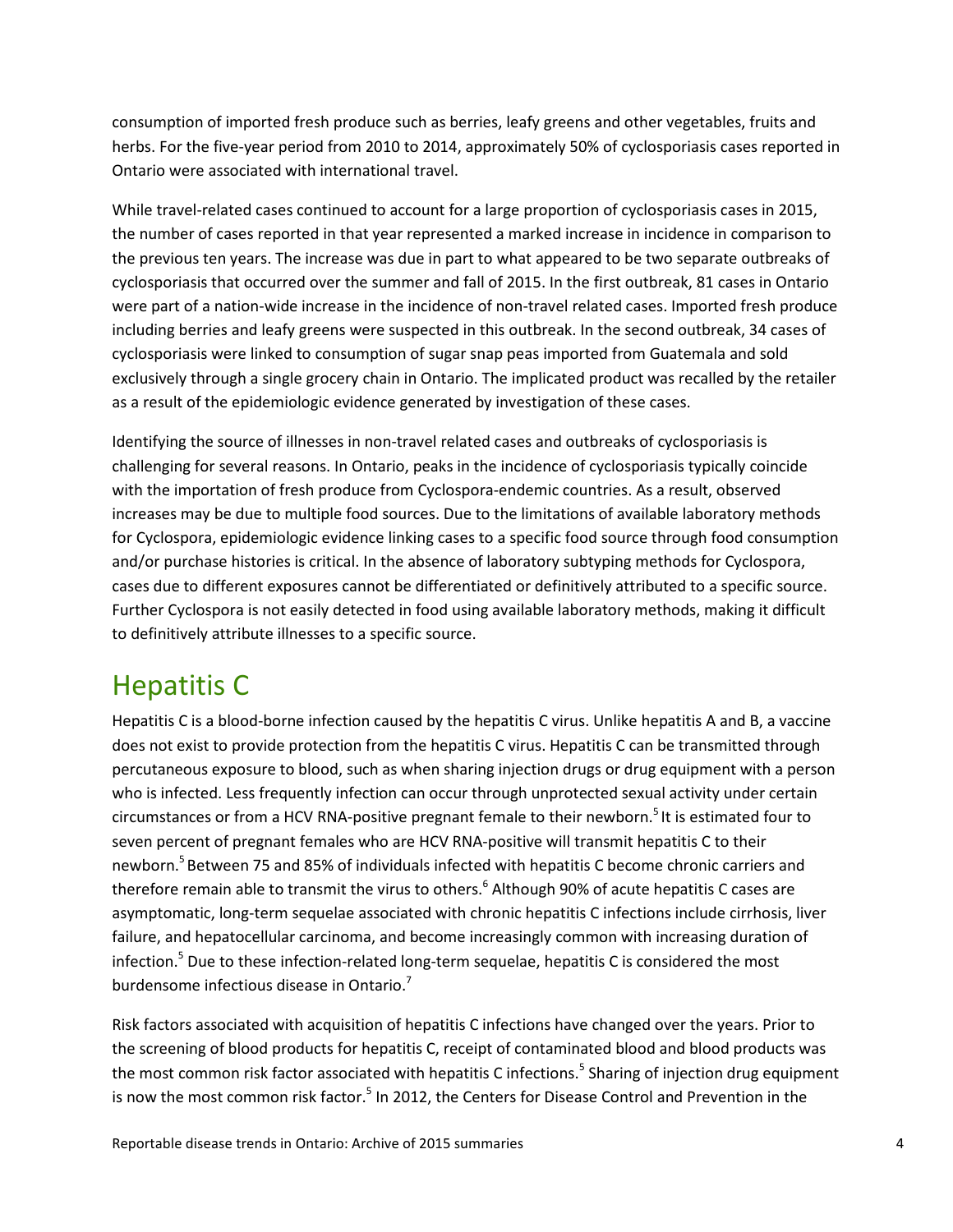United States recommended screening for hepatitis C among individuals born between 1945 and 1965, as this group made up approximately 75% of the hepatitis C cases in the United States.<sup>8</sup> In Ontario, the prevalence of hepatitis C virus among those born between 1945 and 1974 is being investigated and this analysis will assist in policy decisions regarding screening of this cohort.<sup>9</sup>

The incidence rate of reported cases of hepatitis C in Ontario has remained relatively stable since 2011. In 2015, 4,250 cases of hepatitis C were reported in Ontario, an incidence rate of 30.8 per 100,000 population. While the cases and incidence rate represent diagnoses that occurred in 2015, acquisition of infection may have occurred many years in the past.

The highest rate of reported cases of hepatitis C in 2015 occurred in the Northwestern Health Unit with an incidence rate of 148.3 per 100,000 population, followed by an incidence rate of 106.4 per 100,000 in the Thunder Bay District Health Unit.

Hepatitis C infections are more common in males, with 61.8% (2,627/4,250) of the reported cases in 2015 being males. The male age group with the highest incidence rate was 25-29 year olds, followed by those 50-59 years of age. Among reported cases in females in 2015, the highest reported incidence rate occurred in the 25-29 age group followed by those 20–24 years old.

There have been rapid developments in treatment for hepatitis C. Recently available direct acting antiviral drugs have very high cure rates with treatment durations of only 8 to 12 weeks and far fewer side effects than previously used drugs. Improved access to these drugs will result in increased numbers of individuals successfully treated and cured of hepatitis C infection, thereby preventing long-term sequelae. In addition, treatment could potentially lead to decreased transmission of hepatitis C in Ontario by decreasing the number of infected individuals who can spread the virus to others.

The current Ontario case definition is being revised to more clearly delineate individuals who are infected and at risk of transmitting the virus to others versus those whose infections have resolved and therefore are no longer infectious.

#### <span id="page-5-0"></span>Measles

Indigenous measles has been eliminated from Canada; the last endemic case of measles was reported in 1997.<sup>10</sup> In September 2016, the Pan American Health Organization (PAHO) declared that measles has been eliminated from the region of the Americas, 22 years after an initiative was launched to eliminate measles, rubella and congenital rubella syndrome.<sup>11</sup> But despite measles elimination, Ontario and the rest of Canada continue to experience ongoing measles activity due to importation of cases from other parts of the world where the disease remains endemic. Globally there has been substantial measles activity reported in Europe, Africa and Asia. Immunization with two doses of a measles-containing vaccine is the most effective method of preventing disease acquisition and transmission. In Canada, measles vaccine is only available in combination with mumps, rubella and varicella vaccines (as MMR and MMRV vaccines). A two-dose measles immunization program was implemented in Ontario in 1996. Presently, the first MMR dose is administered at 12 months of age, while the second dose is administered as a combined MMRV vaccine between four and six years of age.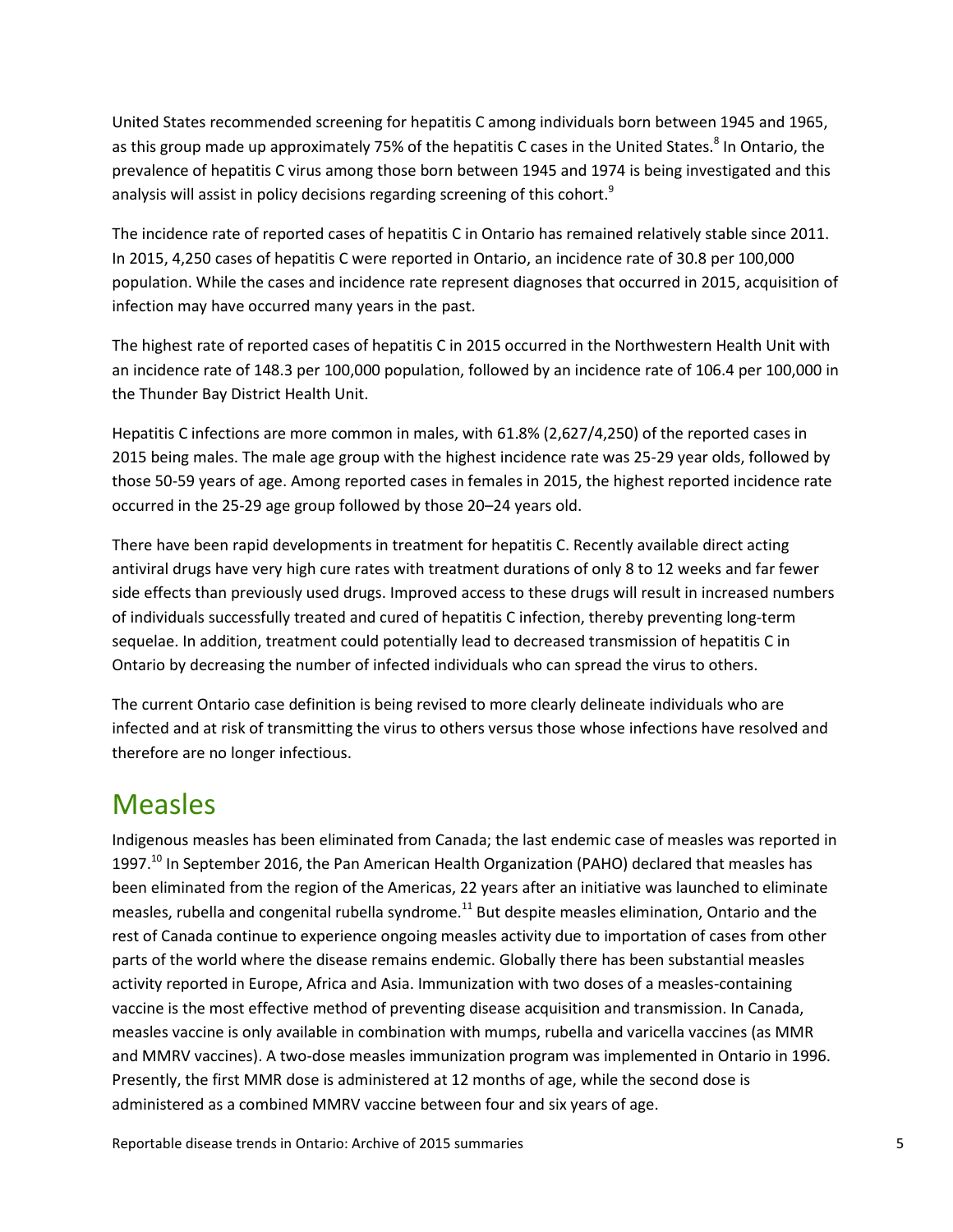In 2015, 20 confirmed cases of measles were reported from six public health units in Ontario (Toronto=10; Niagara=6; York=1; Halton=1; Hamilton=1; Peel=1). Cases ranged in age from 13 months to 55 years. Eight of 20 cases were children less than 18 years of age. The remaining 12 cases were adults, two of whom were born before 1970.

A cluster of 18 cases were reported in January and February of 2015 from four public health units. None of these cases reported a travel history outside of Canada; 17 of the 18 cases were genotype D4 and molecular epidemiology suggested they were closely related. The remaining case did not have laboratory testing, however was part of a smaller subset of cases with epidemiologic links to each other. Two additional sporadic cases were reported in March and May; the first case reported traveling to Pakistan and Turkey 7-21 days before rash onset while the second case did not have a travel history. Both cases were identified as genotype D8.

Six adults (including the two cases born prior to 1970) had unknown immunization status. Immunization status was known for the remaining 14 cases (70.0%). Among these, nine cases (two adults and seven children) were unimmunized, two adult cases received two doses of measles-containing vaccine, and three cases received one dose of measles-containing vaccine. Among the three cases who received one dose, one adult case received the dose at 9 months of age, one adult case received the dose at 12 months of age, and one child who also received the dose at 12 months was younger than 4-6 years old, which is the recommended age range for the second dose in Ontario. Continued efforts and vigilance are required to demonstrate and maintain the measles elimination status.

#### <span id="page-6-0"></span>Salmonellosis

Annual incidence rates for salmonellosis averaged over 3,000 cases per year in the 1990s, but have since declined to approximately 2,700 cases per year for the period 2005 to 2015. In 2015, Public Health Ontario formally investigated six outbreaks of salmonellosis of provincial and/or national scope. Important learnings pertaining to the control and prevention of salmonellosis, and foodborne diseases in general are highlighted for four of these outbreaks: *S*. Reading, *S*. Muenchen and two of *S*. Enteritidis.

Public Health Ontario (PHO), in collaboration with federal and other provincial public health and food safety partners, began an investigation into an outbreak of *S*. Reading in January 2015. Thirty-one cases, including 23 cases from Ontario, were identified nation-wide from November 2014 to June 2015. Illnesses occurred primarily among persons with a history of consuming Eastern Mediterranean cuisine. Despite extensive epidemiological, microbiological and food trace-back investigations, a common source was not identified. The outbreak investigation highlighted the importance of incorporating an ethnoculturally sensitive approach to traditional outbreak investigation methodologies that includes collaboration with affected communities to build trust and rapport, and facilitates the successful development and implementation of tailored investigational approaches.

An outbreak of 55 cases of *S*. Muenchen was investigated in 2015. Illness onset for these cases ranged from early 2014 to mid-2015. Contact with reptiles (primarily geckos and/or their environment) was identified as the most frequently reported exposure. Among cases who were re-interviewed, most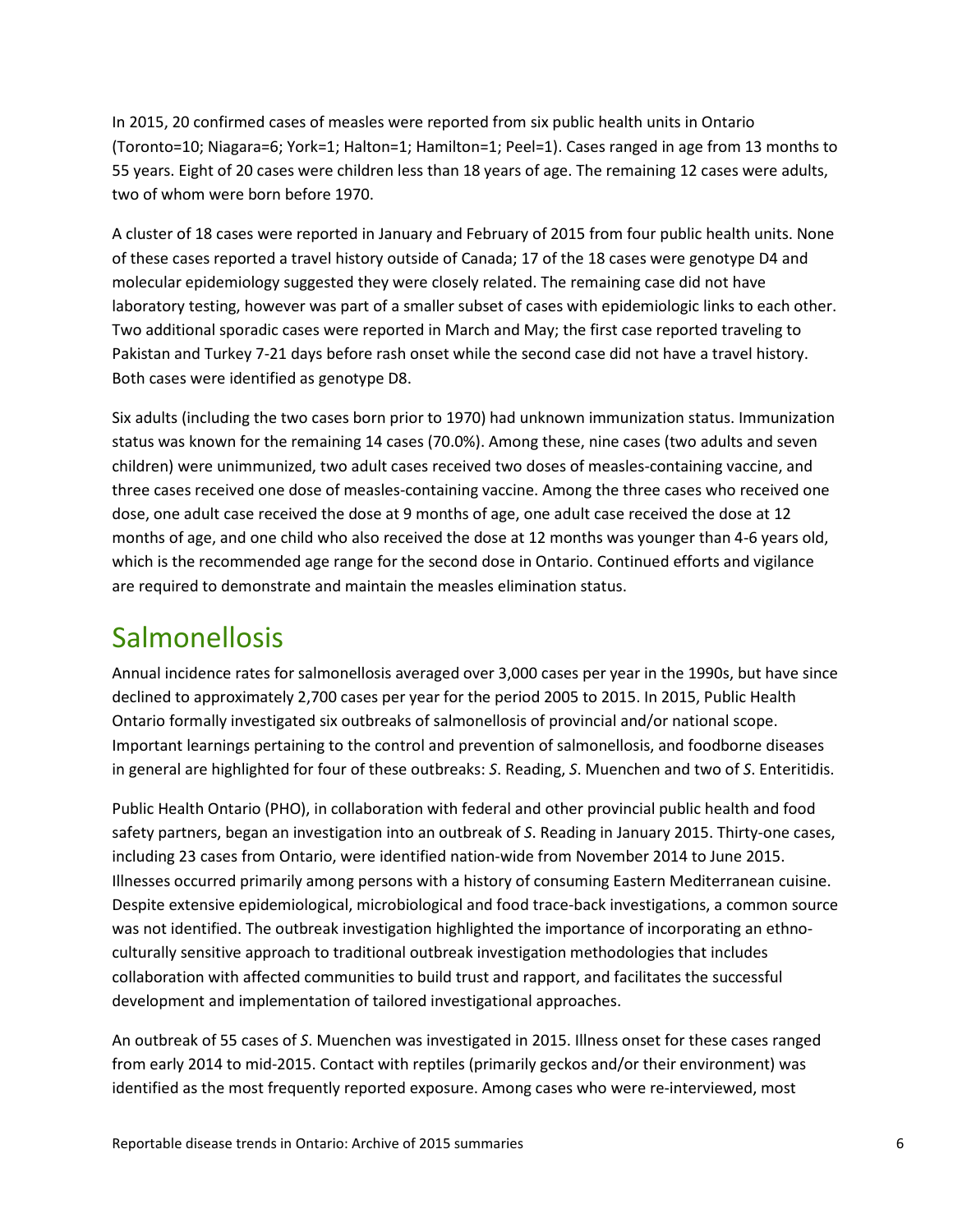engaged in reptile husbandry practices that could have resulted in their acquisition of salmonellosis, but were not aware of the association between exposure to reptiles and the risk of salmonellosis. These findings, coupled with the rise in ownership of exotic pets including reptiles/amphibians, present an opportunity for the prevention and control of salmonellosis through public education, collaboration with the pet industry and possibly province-wide legislation governing the sale of exotic pets.

In 2015, PHO investigated two separate outbreaks of *S*. Enteritidis in which uncooked, frozen, processed chicken products were implicated. These products may be mishandled by the public because they appear cooked but are actually raw. A total of 71 cases from Ontario were linked to these two outbreaks. Similar to other outbreak investigations in which these products were implicated, the investigations highlighted the need to revisit government and industry policies related to uncooked, frozen, processed chicken products to prevent contamination at the source and infection at the consumer level. To this end, specific measures pertaining to changes in packaging, labelling, marketing, and manufacturing of uncooked, frozen, processed chicken products are recommended to decrease the risk of enteric illnesses.

These outbreak investigations and other source attribution studies have demonstrated that salmonellosis is primarily transmitted to humans through consumption of commonly implicated food sources such as eggs, meat and poultry. More frequently in recent years, Salmonella acquisition has been attributed to consumption of fresh produce and novel food items such as chia seeds. These factors necessitate a multi-faceted approach to the control of salmonellosis that integrates data from public health, animal health and food surveillance programs in order to inform on-farm practices, industry standards and public messaging pertaining to food safety. However, significant hurdles in the prevention of salmonellosis and other foodborne diseases remain owing to the increasing globalization of our food sources, challenges relating to food traceability, and marketing and labelling practices that lead to consumer misperception of risk.

#### <span id="page-7-0"></span>Syphilis, infectious

The epidemiology of infectious syphilis (i.e., primary, secondary, early latent, and infectious neurosyphilis) in Ontario has changed considerably over the past ten years. Following a slight rise in the provincial incidence reported between 2006 and 2008, the incidence rate of 3.5 cases per 100,000 population in 2008 increased by 71.4% to 6.0 cases per 100,000 population in 2009. This increase was primarily attributable to ongoing outbreaks among men who have sex with men (MSM). Between 2010 and 2014, this increase was sustained, with an average annual incidence rate of 6.0 cases per 100,000 population. In 2015, a total of 1,068 cases of infectious syphilis were reported in Ontario, corresponding to an incidence rate of 7.7 cases per 100,000 population and representing a 20.3% increase compared to the reported rate for 2014 (6.0 cases per 100,000 population).

With respect to syphilis staging, the 1,068 cases of infectious syphilis reported in 2015 were classified as follows: 320 (30.0%) had primary syphilis, 368 (34.5%) had secondary syphilis, 364 (34.1%) had early latent syphilis, and 16 (1.5%) had infectious neurosyphilis. All 16 cases of infectious neurosyphilis were male.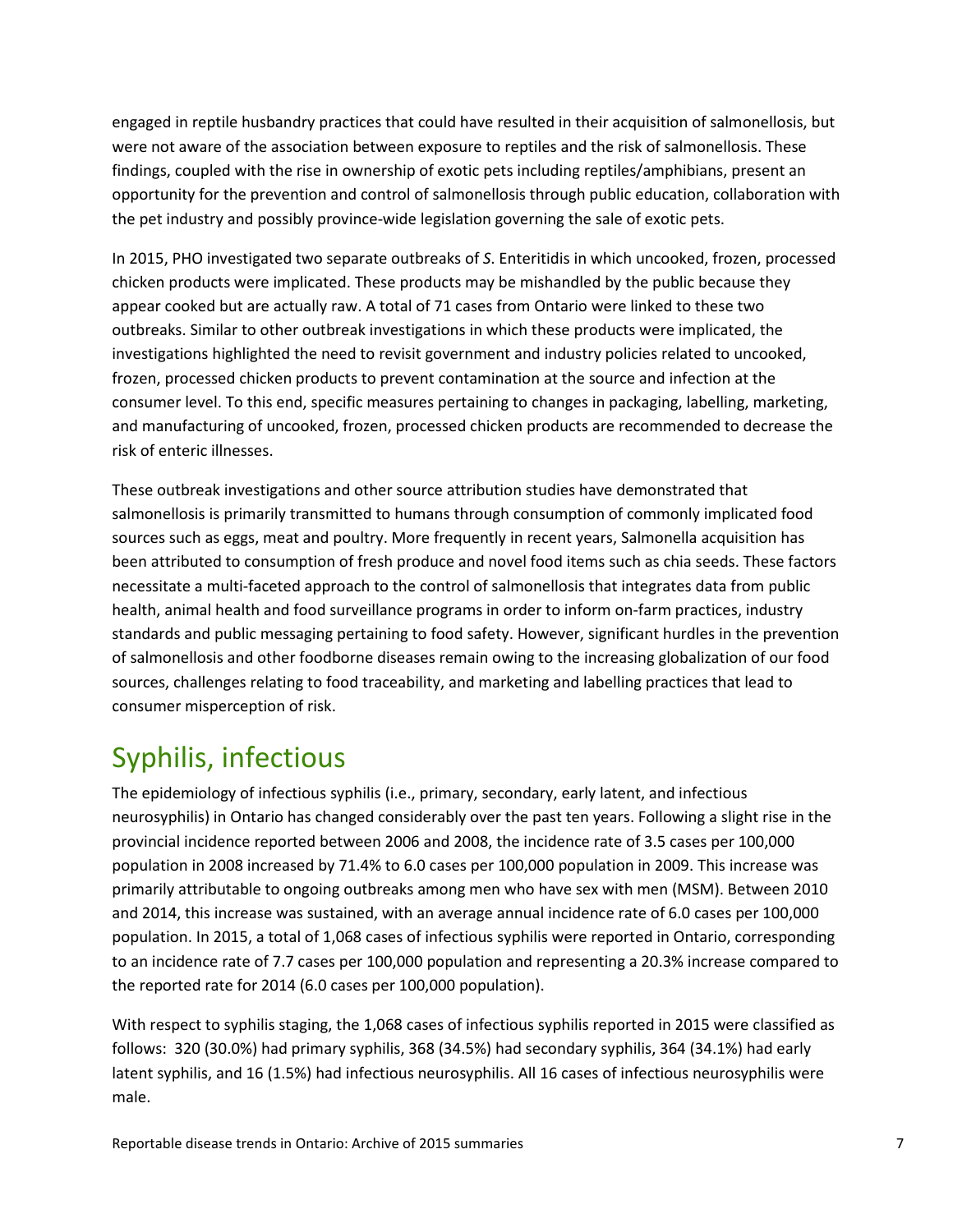In 2015, the reported incidence of infectious syphilis was 25.2 times higher among males (15.1 cases per 100,000 population) than females (0.6 cases per 100,000 population), with males accounting for 96.0% (1,025/1,068) of all cases reported in Ontario. Those aged 25-39 years continue to experience the greatest burden of disease: among males, the incidence was highest among those 30-39 years of age (32.3 cases per 100,000 population); for females, the incidence was highest among those 25-29 years of age (1.9 cases per 100,000 population).

Geographically, the number of public health units (PHUs) in Ontario reporting cases of infectious syphilis has increased over the last ten years. In 2006, 61.1% (22/36) of PHUs reported cases; by 2015, this has risen to 86.1% (31/36) of PHUs. Toronto, Ottawa, and Thunder Bay District PHUs reported the highest incidence of infectious syphilis cases in 2015, with rates of 25.2, 10.2 and 5.8 cases per 100,000 population, respectively.

Of the 1,068 cases of infectious syphilis in 2015, 94.9% (1,013/1,068) had at least one risk factor reported. For the 95.3% (977/1,025) of males with available risk factor information, the most commonly reported risk factors included sex with same sex partner (834/977; 85.4%), no condom used (623/977; 63.8%), and more than one sex partner in the last six months (398/977; 40.7%). For females, of the 82.5% (33/40) reporting at least one risk factor, sex with opposite sex (32/33; 97.0%) and no condom used (29/33; 87.9%) were the most commonly reported risk factors. No risk factor information was available for the three cases with unspecified gender.

Human immunodeficiency virus (HIV) co-infection is common among infectious syphilis cases. Of the 1,068 cases reported in Ontario in 2015, 37.6% (402/1,068) were reported to be co-infected with HIV (i.e., diagnosed with HIV prior to or within one year of their syphilis diagnosis). Many infectious syphilis cases may not know their HIV status or may have been tested anonymously; therefore, the number of co-infected cases is likely higher than reported above.

#### <span id="page-8-0"></span>Verotoxin producing *Escherichia coli*

Incidence rates for Verotoxin producing *Escherichia coli* (VTEC) have decreased since 2005, with the largest decline in incidence rates occurring since 2011. However, the number of cases reported in 2015 rose to 172 from 126 cases in 2014. The reasons for the increase in VTEC cases in 2015 are unknown but result from increases in sporadic cases. Given that most cases of VTEC reported in Ontario are sporadic in nature, prevention and control measures must be broad and focused on reducing contamination of raw foods during growth, harvest, processing, storage and transportation as well as enhancing behaviours related to food safety at the consumer level.

In 2015, there were four outbreaks of VTEC in Ontario. No source was identified for three of these outbreaks, which had total case counts of 4, 13 and 29 cases. For one outbreak, there were a total of six confirmed cases across four public health units, with three of the six cases reporting attendance at separate pig roast events. Pork served at these events was tracked back to a single farm where *E. coli*  O157 was detected in live pigs using Polymerase Chain Reaction (PCR) testing. PCR testing was not able to determine whether the farm strains were identical to the human strains, however detecting any *E.*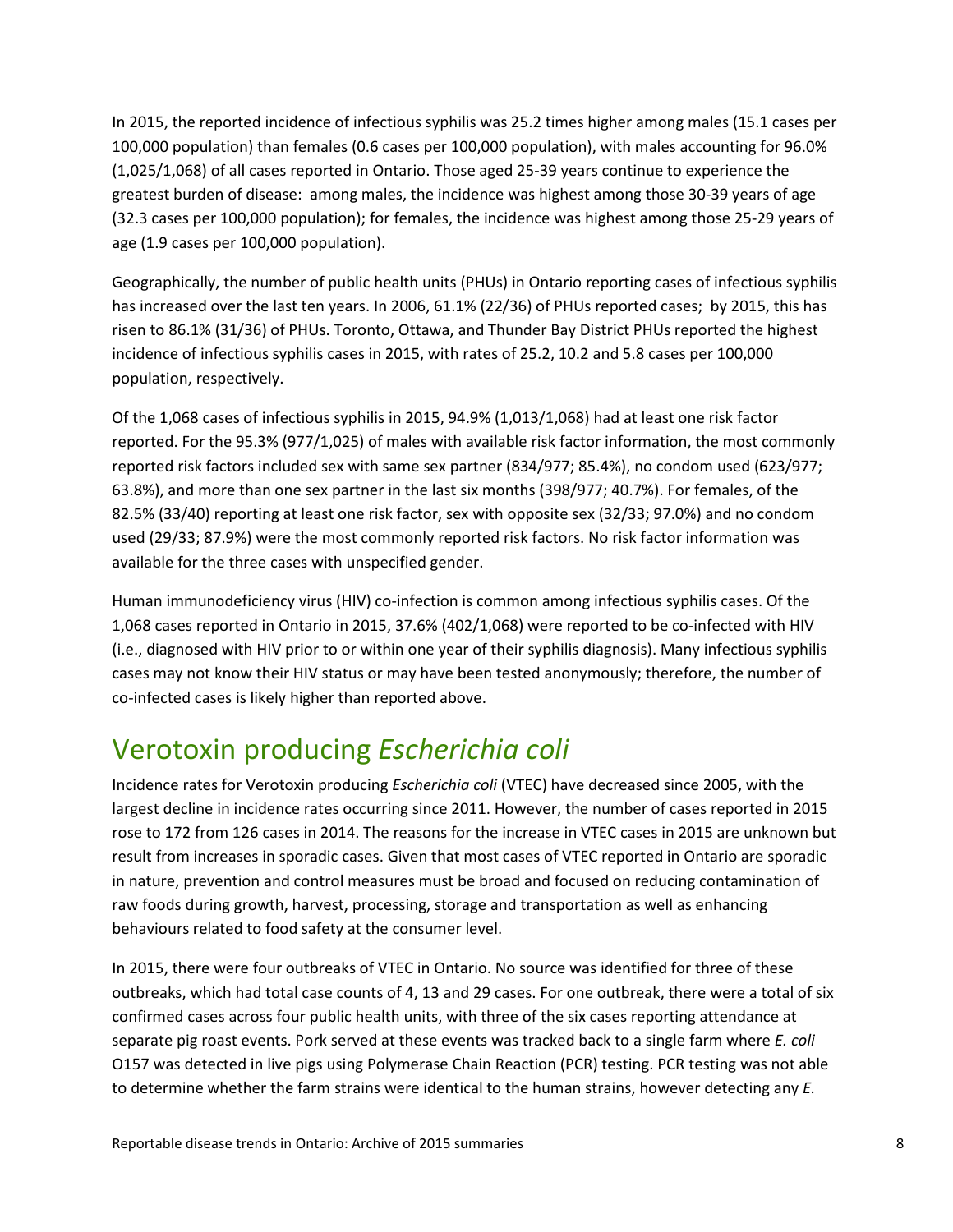*coli* O157 in pigs was noteworthy and thus supports the likelihood that the farm was the source of the outbreak.

The VTEC serogroup O157 has been the main focus of public health prevention and response for the last few decades because most non-O157 serogroups of VTEC are not readily detected in the laboratory using routine methods. Testing for these organisms is only undertaken by the Ontario public health laboratory at the request of the submitter. As a result, non-O157 VTEC cases are likely under-diagnosed in Ontario. Other challenges to the control and prevention of VTEC pertain to the epidemiology of the disease. Outbreaks are generally associated with small case counts which make them more difficult to detect using traditional epidemiological approaches. For this reason, detection of most outbreaks of VTEC is reliant on subtyping methodologies (pulsed-field gel electrophoresis testing) that ascertain whether reported cases are due to an increase in sporadic cases or due to cases that are linked through a common source.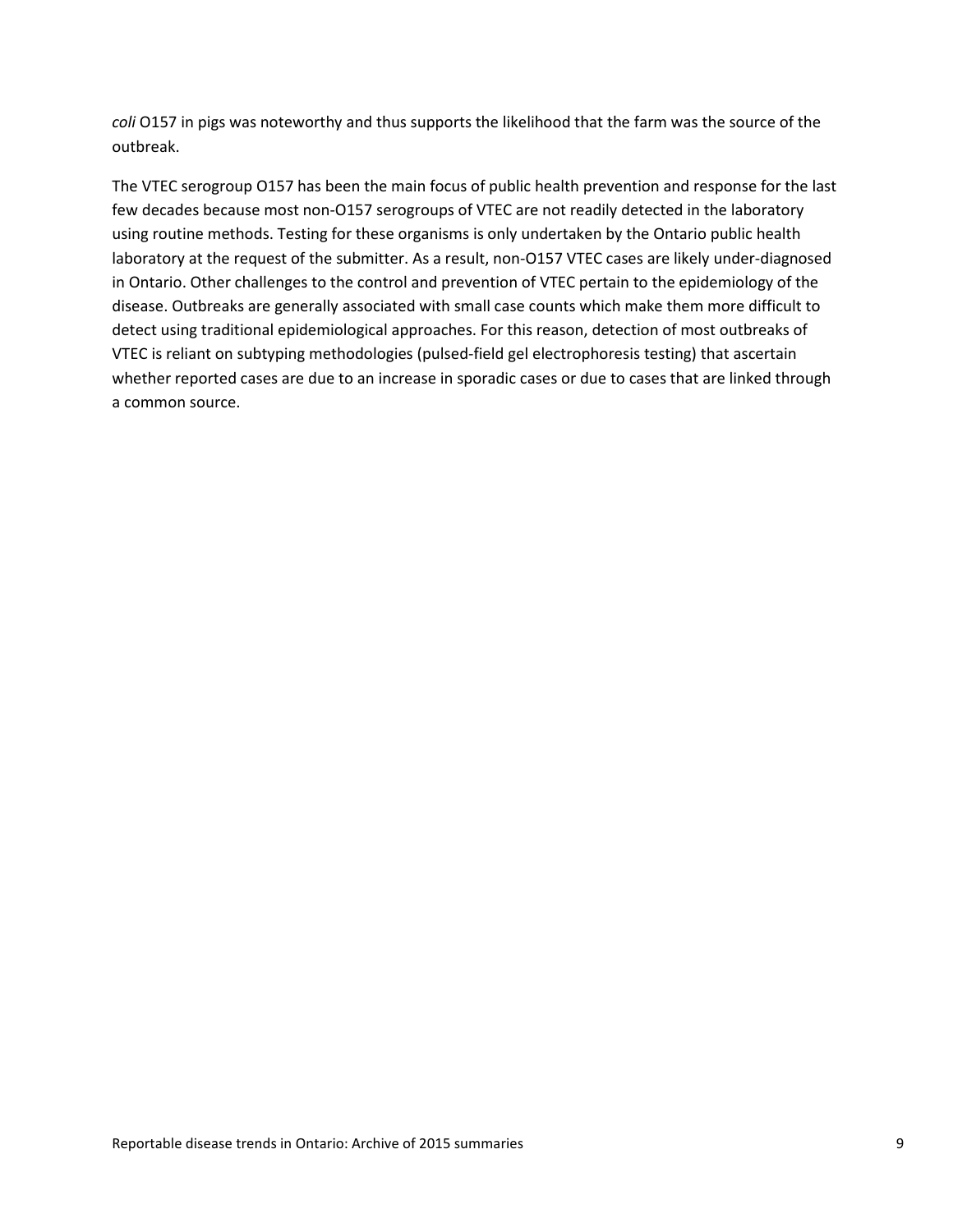#### <span id="page-10-0"></span>References

- 1. Lo Vecchio A, Zacur GM. *Clostridium difficile* infection: an update on epidemiology, risk factors, and therapeutic options. Curr Opin Gastroenterol. 2012;28(1):1-9.
- 2. RRO 1991, Reg 559. Available from[: http://www.e](http://www.e-laws.gov.on.ca/html/regs/english/elaws_regs_910559_e.htm)[laws.gov.on.ca/html/regs/english/elaws\\_regs\\_910559\\_e.htm](http://www.e-laws.gov.on.ca/html/regs/english/elaws_regs_910559_e.htm)
- 3. RRO 1991, Reg 558. Available from: [http://www.e](http://www.e-laws.gov.on.ca/html/regs/english/elaws_regs_910558_e.htm)[laws.gov.on.ca/html/regs/english/elaws\\_regs\\_910558\\_e.htm](http://www.e-laws.gov.on.ca/html/regs/english/elaws_regs_910558_e.htm)
- 4. Gould CV, McDonald LC. Bench-to-bedside review: *Clostridium difficile* colitis. Crit Care. 2008;12(1):203. Available from:<https://ccforum.biomedcentral.com/articles/10.1186/cc6207>
- 5. Ontario Agency for Health Protection and Promotion (Public Health Ontario), Provincial Infectious Diseases Advisory Committee. Recommendations for the public health response to hepatitis C in Ontario. Toronto, ON: Queen's Printer for Ontario; 2014. Available from: [http://www.publichealthontario.ca/en/eRepository/Recommendations\\_Public\\_Health\\_Respons](http://www.publichealthontario.ca/en/eRepository/Recommendations_Public_Health_Response_Hepatitis_C.pdf) [e\\_Hepatitis\\_C.pdf](http://www.publichealthontario.ca/en/eRepository/Recommendations_Public_Health_Response_Hepatitis_C.pdf)
- 6. Heymann DL, editor. Control of communicable diseases manual. 19<sup>th</sup> ed. Washington, DC: American Public Health Association; 2008. Hepatitis, Viral; p. 293-5.
- 7. Kwong JC, Crowcroft NS, Campitelli MA, Ratnasingham S, Daneman N, Deeks SL, Manuel DG. Ontario Burden of Infectious Disease Study (ONBOIDS): an OAHPP/ICES report. Toronto: Ontario Agency for Health Protection and Promotion and Institute for Clinical Evaluative Sciences; 2010. Available from:

[http://www.publichealthontario.ca/en/eRepository/ONBoID\\_ICES\\_Report\\_ma18.pdf](http://www.publichealthontario.ca/en/eRepository/ONBoID_ICES_Report_ma18.pdf)

- 8. Smith BD, Morgan RL, Beckett GA, Falck-Ytter Y, Holtzman D, Teo CG, et al. Recommendations for the identification of chronic hepatitis C virus infection among persons born during 1945– 1965. MMWR Recomm Rep. 2012;61(RR-4):1-32. Available from: <http://www.cdc.gov/mmwr/preview/mmwrhtml/rr6104a1.htm>
- 9. Ontario Agency for Health Protection and Promotion (Public Health Ontario). PHO Grand Rounds: population-based estimate of hepatitis C virus prevalence in Ontario, Canada. Webinar presented at Public Health Ontario. 2016 Nov 29 [cited 2016 Dec 5]; Toronto, ON. Available from:

[http://www.publichealthontario.ca/en/LearningAndDevelopment/Events/Pages/Population\\_ba](http://www.publichealthontario.ca/en/LearningAndDevelopment/Events/Pages/Population_based_estimate_hepatitis_C_virus_prevalence_in_Ontario.aspx) sed estimate hepatitis C virus prevalence in Ontario.aspx

10. Public Health Agency of Canada. Elimination of measles, rubella and congenital rubella syndrome in Canada: documentation and verification report. Executive summary [Internet].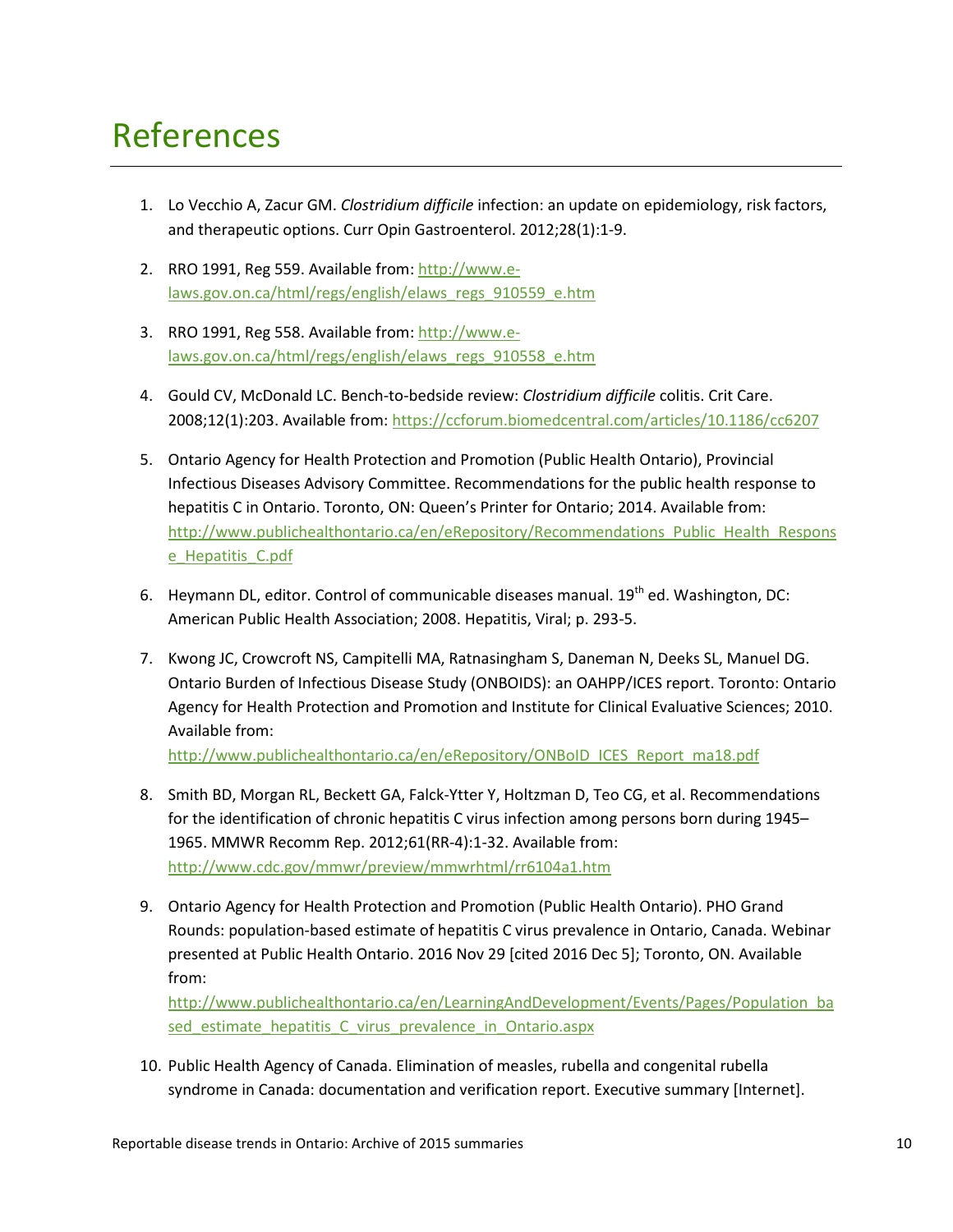Ottawa, ON: Her Majesty the Queen in Right of Canada; 2013 [cited 2013 May 15]. Available from:<http://www.phac-aspc.gc.ca/im/vpd-mev/measles-rougeole-mrer-eng.php>

11. Eurosurveillance editorial team. Expert committee declares WHO Region of the Americas measles-free. Euro Surveill. 2016;21(39). Available from: <http://www.eurosurveillance.org/ViewArticle.aspx?ArticleId=22601>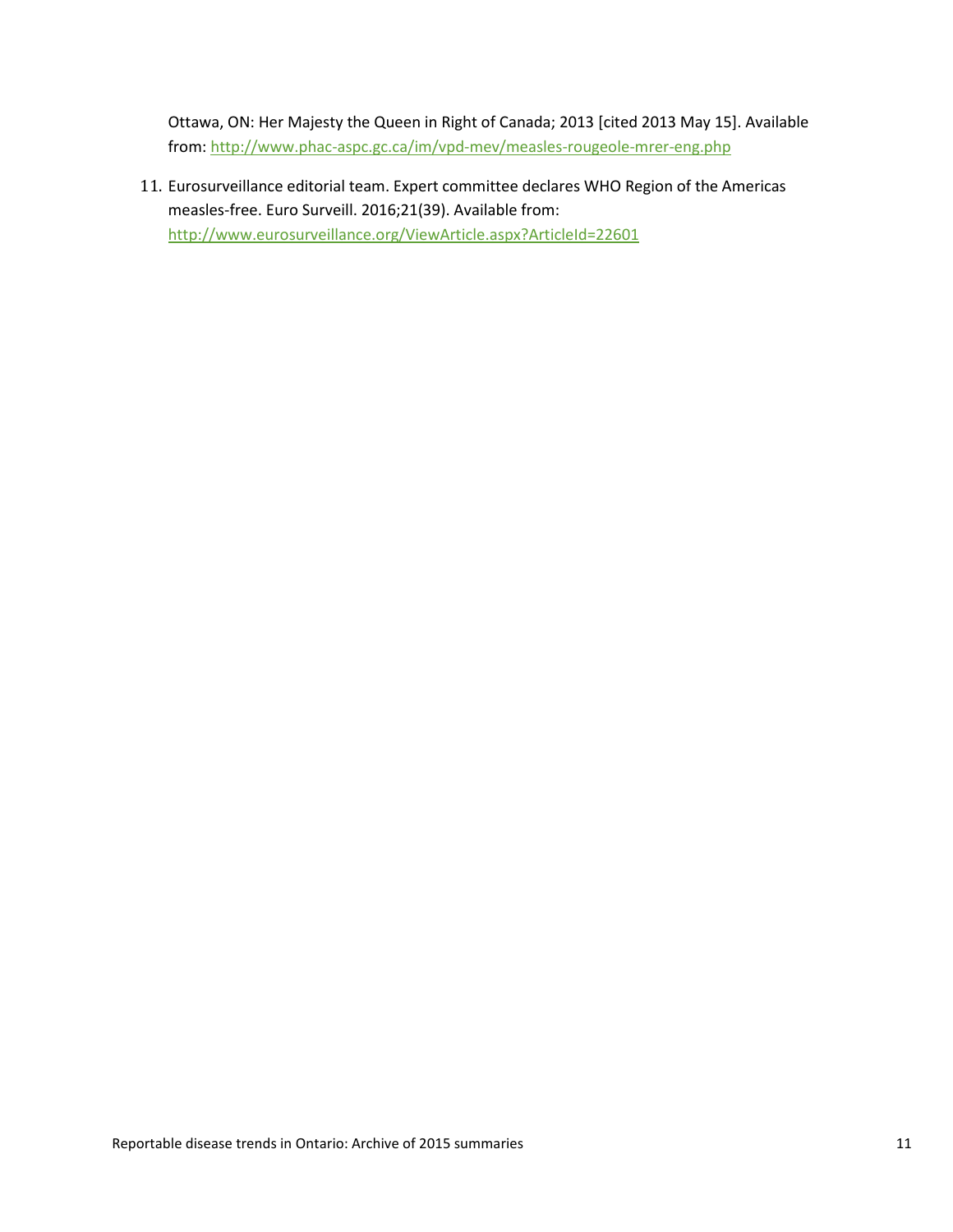#### <span id="page-12-1"></span><span id="page-12-0"></span>*<sup>1</sup>*Reporting

In Ontario, over 70 diseases have been specified as reportable under [Regulation 559/91](http://www.ontario.ca/laws/regulation/910559) pursuant to the *[Health Protection and Promotion Act](http://www.ontario.ca/laws/statute/90h07)* (HPPA), R.S.O 1990. Health care providers, laboratories, and other individuals (including school principals and superintendents of institutions) with a duty to report reportable diseases must make such reports to the medical officer of health in the local PHU within which they operate. PHUs provide case management services in accordance with the HPPA, Ontario [Regulation 569,](http://www.ontario.ca/laws/regulation/900569) the [Ontario Public Health Standards,](http://www.health.gov.on.ca/en/pro/programs/publichealth/oph_standards/infdispro.aspx) and th[e Infectious Diseases Protocol](http://www.health.gov.on.ca/en/pro/programs/publichealth/oph_standards/infdispro.aspx) to persons in their jurisdiction with reportable diseases. Required case data are subsequently reported to the province through iPHIS.

#### <span id="page-12-2"></span>integrated Public Health Information System (iPHIS)

The main source for reportable disease data for the 2015 summaries from the Reportable disease trends in Ontario interactive tool is the integrated Public Health Information System (iPHIS), the electronic reporting system for reportable diseases in Ontario. iPHIS replaced the Reportable Diseases Information System (RDIS) and was implemented in phases throughout 2005 starting on April 1, with full implementation by all 36 local public health units (PHUs) by the end of that year.

#### <span id="page-12-3"></span>Data extraction

The iPHIS data used in the 2015 summaries for cyclosporiasis, hepatitis C, measles, salmonellosis, infectious syphilis and VTEC were extracted on October 14, 2016. Data for CDI outbreaks were extracted from iPHIS on September 30, 2016.

Population data used for calculating incidence rates were extracted from IntelliHEALTH on September 2, 2016. IntelliHEALTH Ontario is a repository of health-related data that describes the population and delivery of health care services in Ontario. Population counts for Ontario are originally sourced from Statistics Canada and were obtained through IntelliHEALTH Ontario.